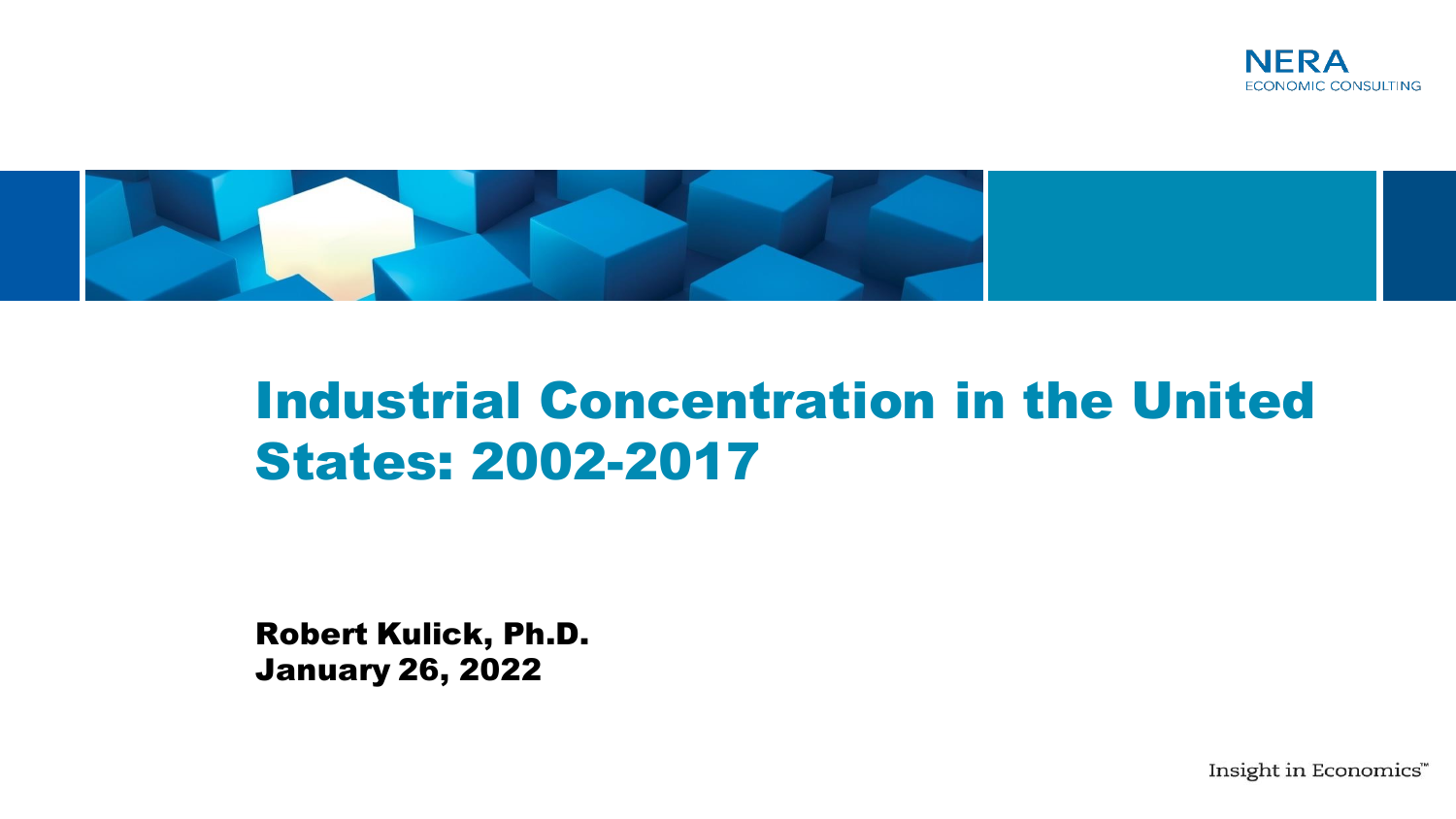### RISING INDUSTRIAL CONCENTRATION HAS BECOME A FOCUS OF PUBLIC POLICY



- **President Biden:** *Executive Order on Promoting Competition in the American Economy*
- **FIC/DOJ** have launched a joint public inquiry into revising the merger guidelines citing rising industrial concentration
- The empirical basis for concerns about rising industrial concentration comes from three main sources:
	- Academia: Peltzman, "Industrial Concentration under the Rule of Reason" (2014)
	- Media: The Economist, "Too Much of a Good thing" (March 2016)
	- Policy: CEA, "Benefits of Competition and Indicators of Market Power" (May 2016)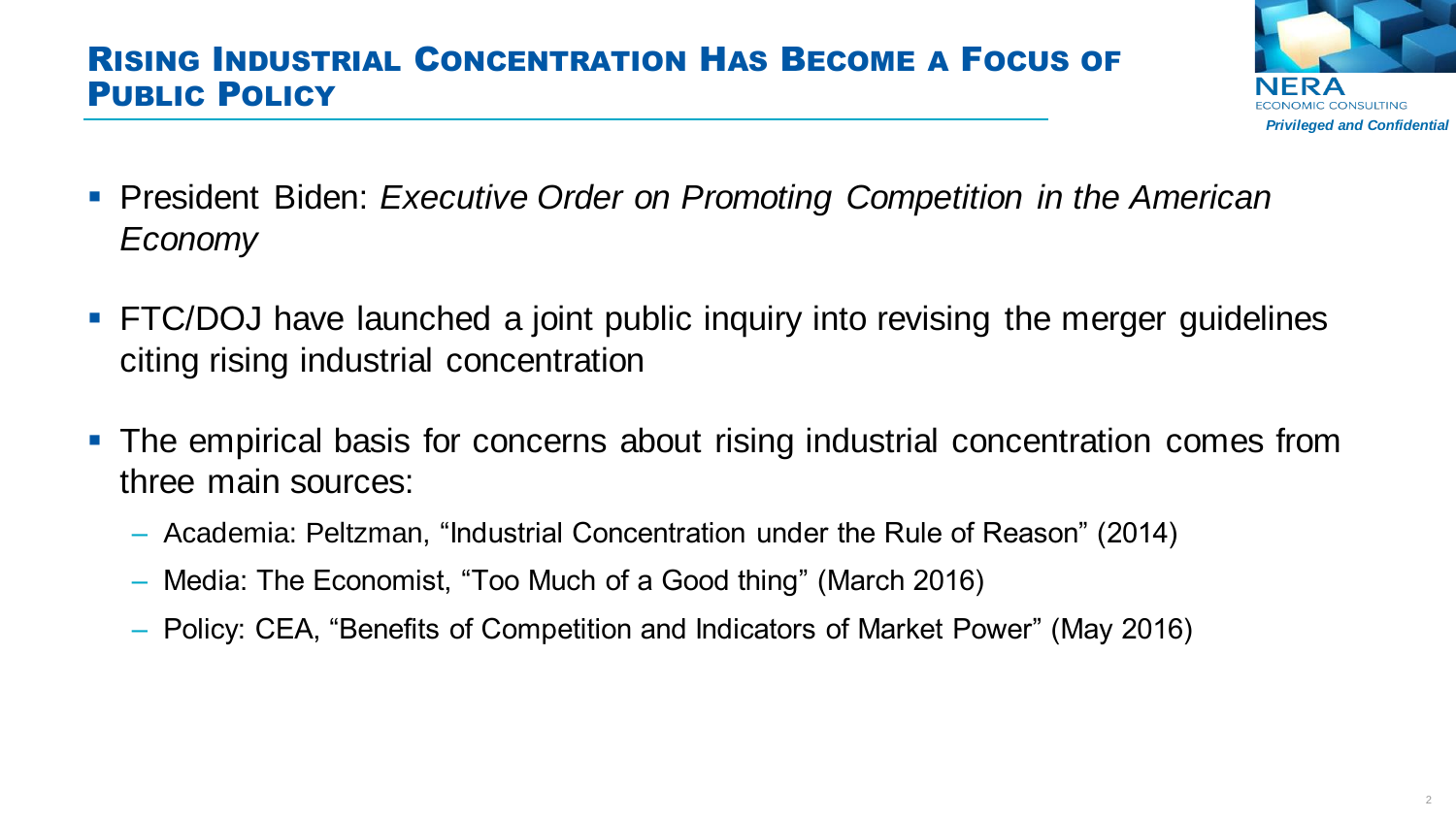

- Industrial concentration  $\neq$  market concentration (see e.g., Werden and Froeb 2018)
- Concerns about rising industrial concentration in the United States rely on three assumptions
	- Industrial concentration is rising
	- industrial concentration is persistent
	- Industrial concentration is economically harmful
- Our research examines each of these hypotheses using Economic Census Data from 2002 to 2017
	- Inclusion of recently released 2017 Economic Census data
	- Evaluation of concentration distributions in addition to measures of central tendency
	- Detailed findings in paper to be released Spring 2022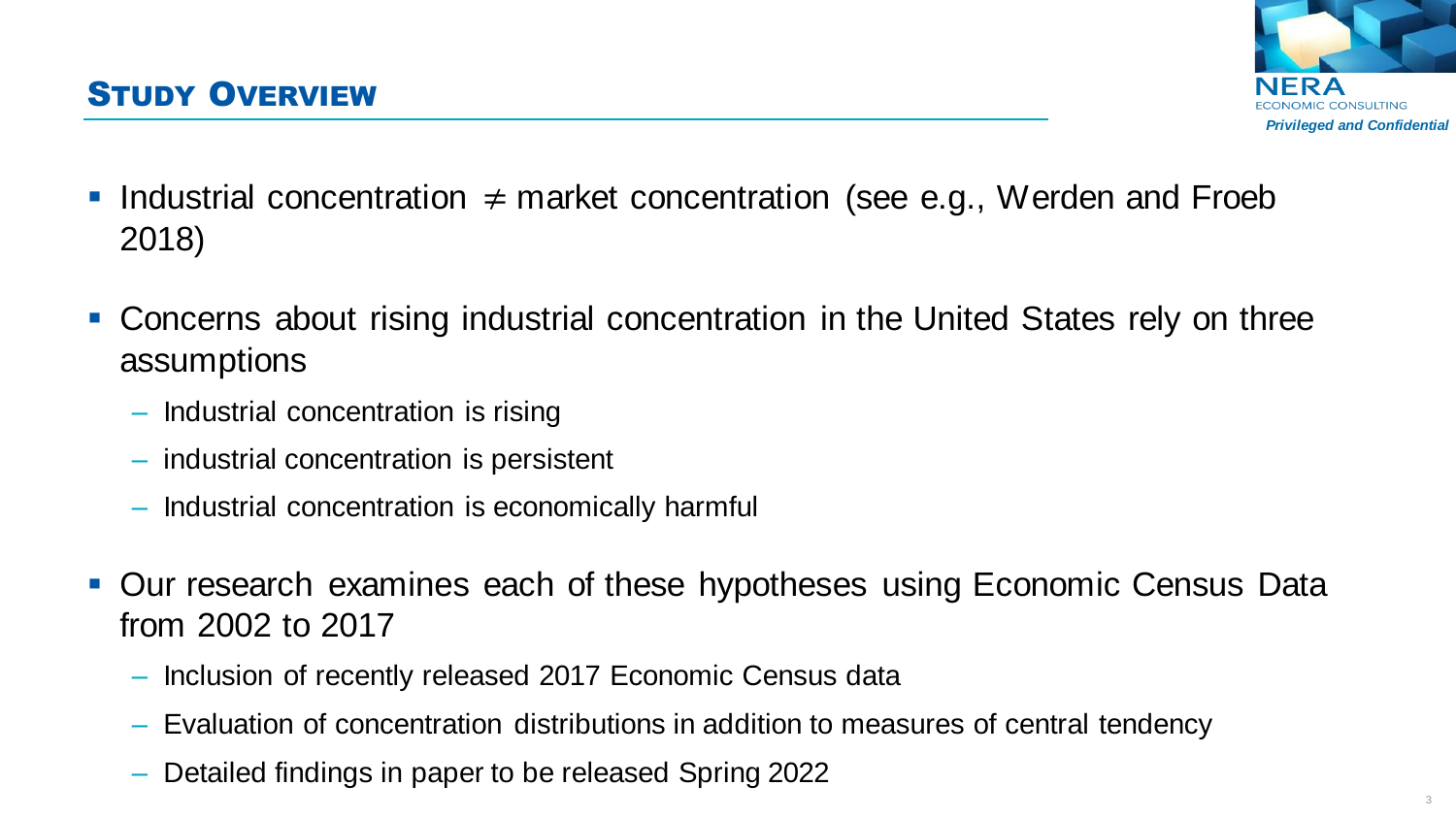## IS INDUSTRIAL CONCENTRATION RISING? (1/2)



#### **Mean Concentration in Manufacturing (HHI) and Economy-Wide (CR4), 2002-2017**



- Concentration has been declining since peak in 2007
- **Manufacturing HHI has been** declining since 2002
	- Decrease in HHI of 150 from 769 to 619
- Economy-wide CR4 has been declining since 2007
	- Decrease in CR4 of 1.7 pp from 36.9% to 35.2%
	- $-$  2017 CR4 ≈ 2002 CR4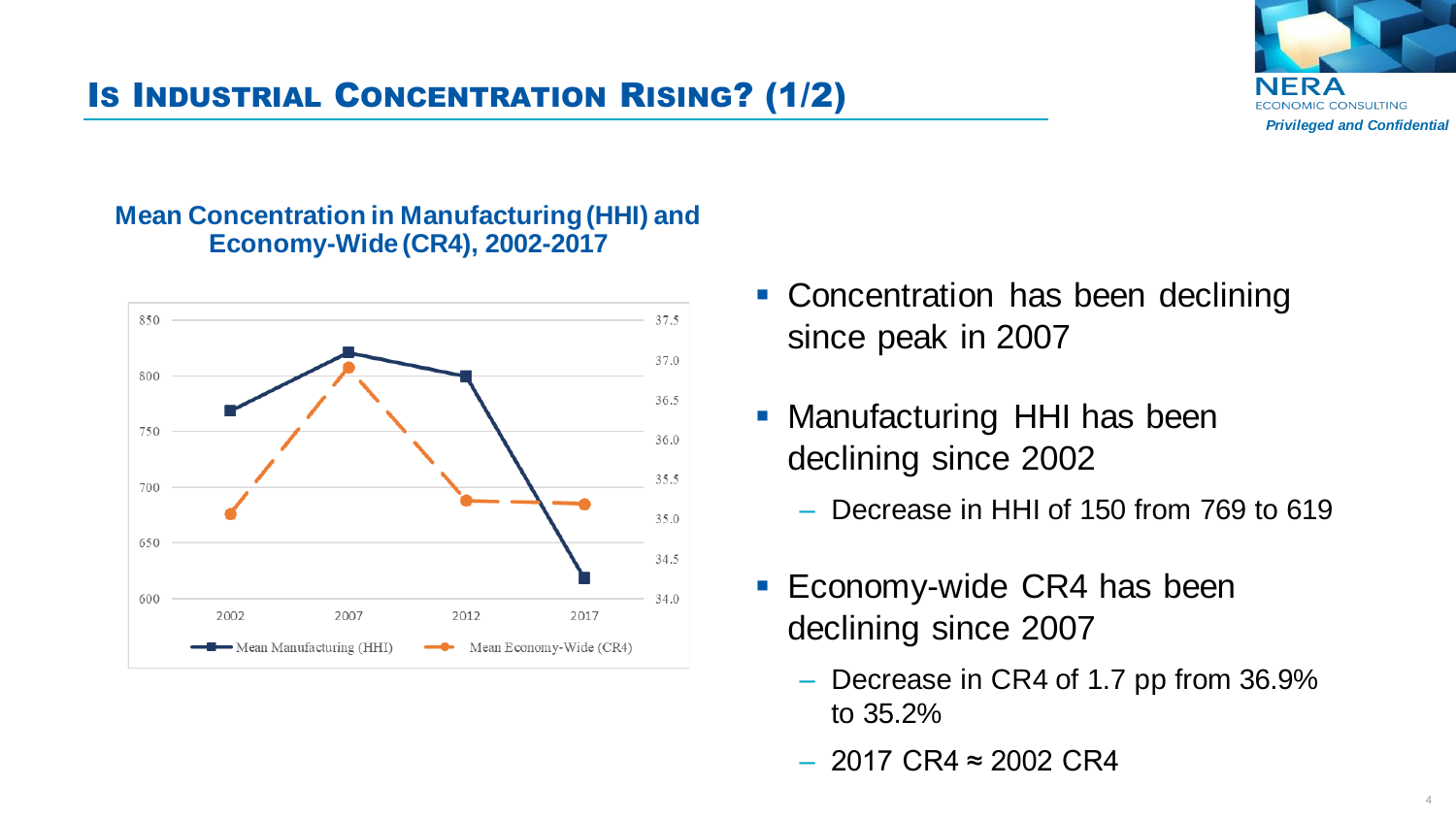

## IS INDUSTRIAL CONCENTRATION RISING? (2/2)

#### **80th Percentile Concentration in Manufacturing (HHI) and Economy-Wide (CR4), 2002-2017**



**• Decreasing concentration is driven** by declines in higher-concentration industries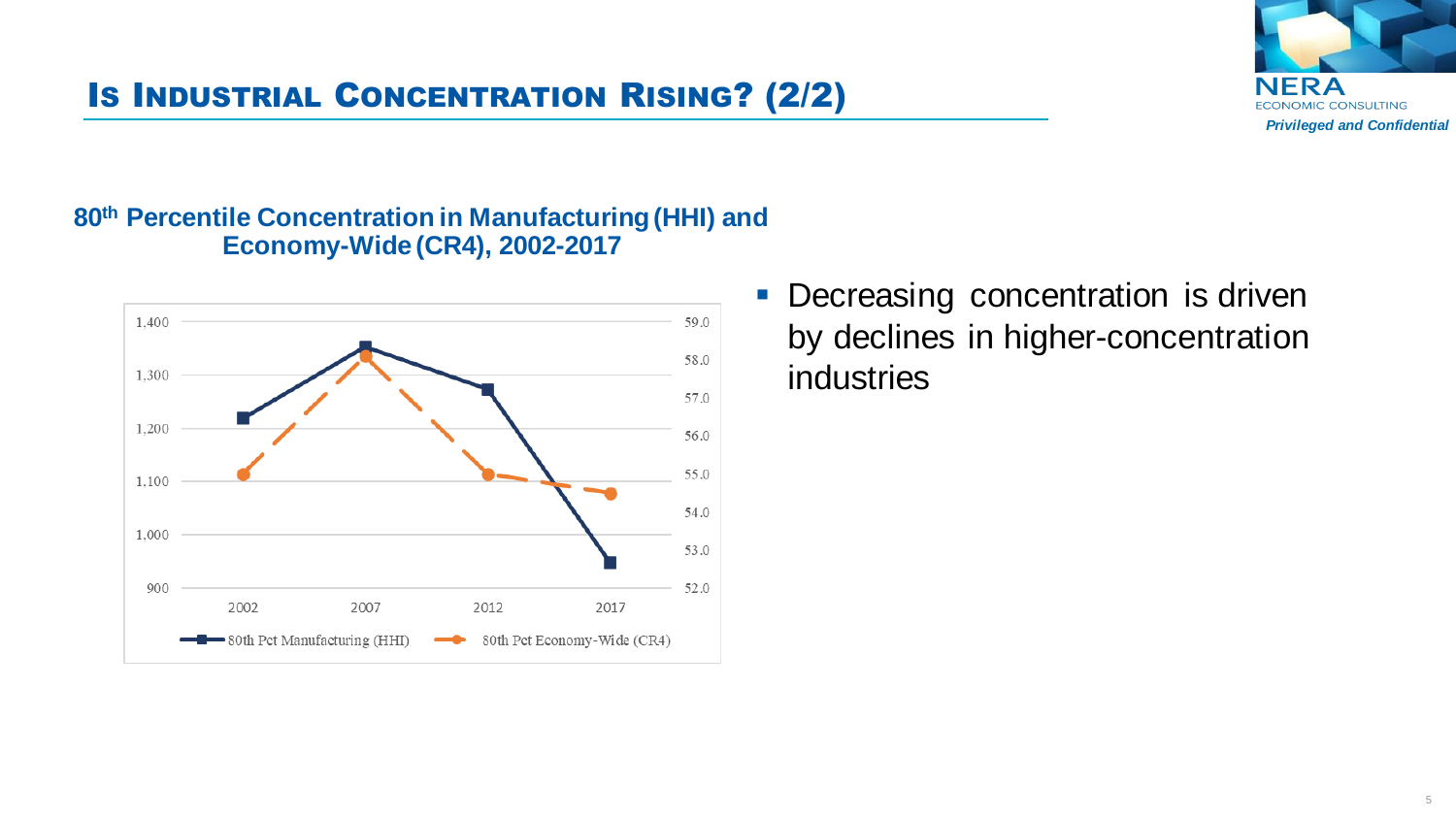

## IS INDUSTRIAL CONCENTRATION PERSISTENT?

#### **Change in Mean Concentration by 2002 CR4 Level for Comparable Industries, 2002 v. 2017**



- **EX Concentration trends depend on** initial levels
- Concentration falls in higherconcentration industries over time
- Concentration rises in lowerconcentration industries over time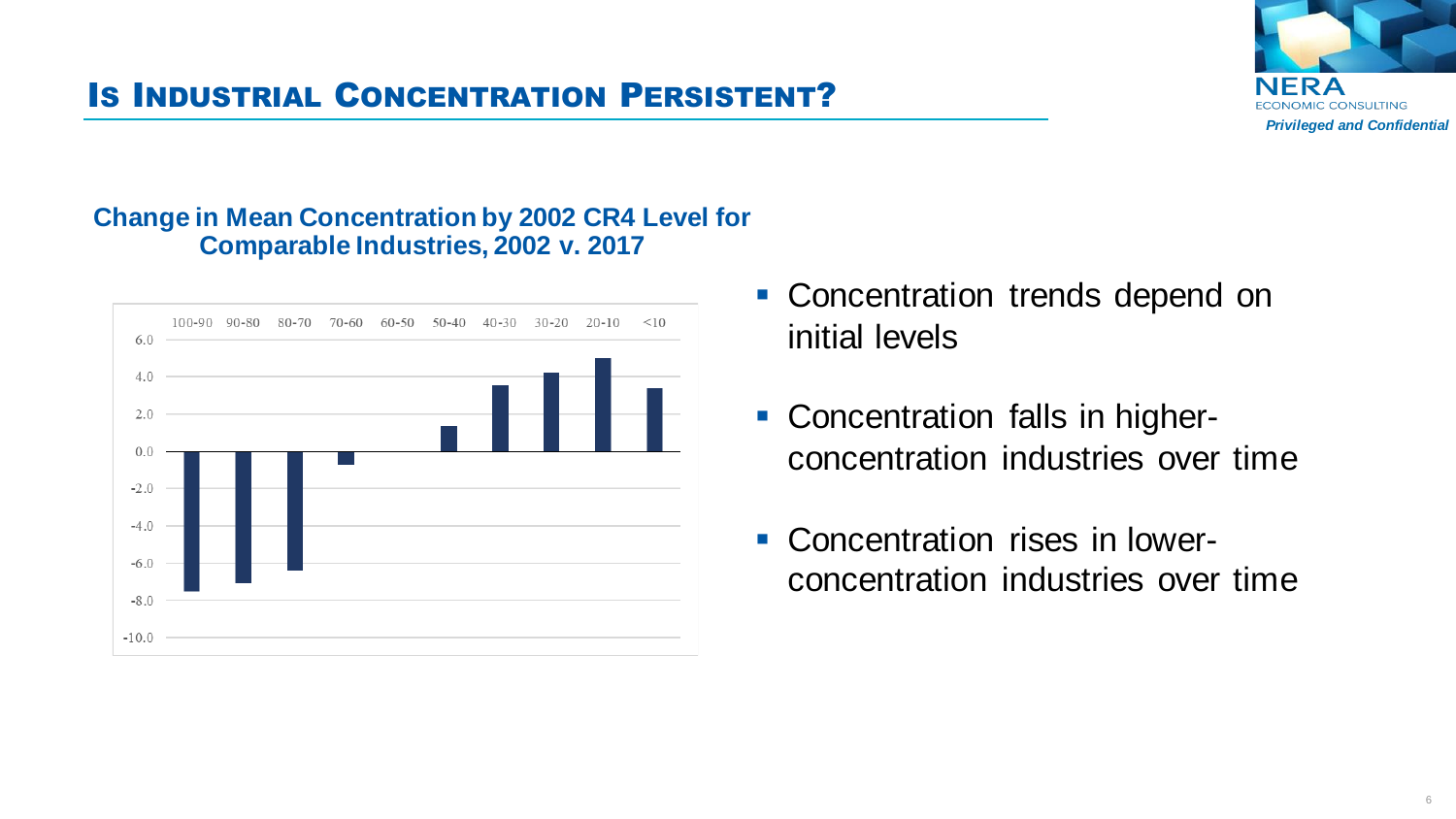

## IS INDUSTRIAL CONCENTRATION HARMFUL?

#### **Change in CR4 versus Economic Growth for Comparable Industries, 2002 v. 2017**



- **Increased concentration is** correlated with increased output/employment/employee compensation growth
- Correlations are strongest for "high growth industries" – i.e., industries with growth ≥90<sup>th</sup> percentile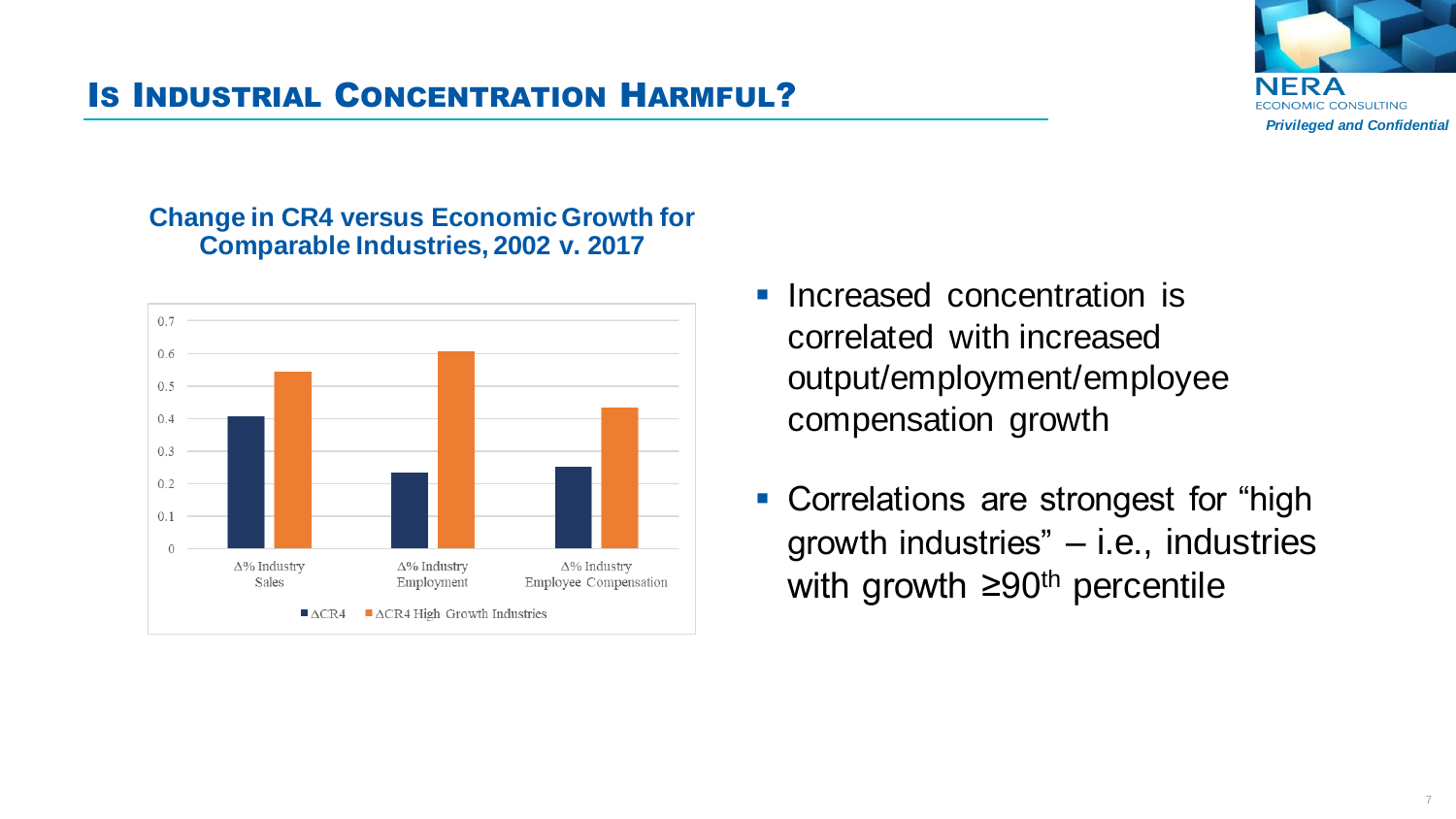

## INDUSTRY SNAPSHOT: RETAIL (1/2)

#### **Change in CR4 Retail v. Non-Retail, 2002-2017**

|                | Retail  | Non-Retail | Retail | Non-Retail |
|----------------|---------|------------|--------|------------|
| Year           | Average | Average    | Median | Median     |
| 2002           | 30.9    | 35.4       | 23.4   | 31.9       |
| 2007           | 34.7    | 37.1       | 30.9   | 33.1       |
| 2012           | 34.8    | 35.3       | 31.1   | 31.1       |
| 2017           | 35.5    | 35.2       | 31.4   | 31.7       |
| '02 v. '17     | 4.6     | $-0.2$     | 8.1    | $-0.3$     |
| $'07$ v. $'17$ | 0.7     | $-1.9$     | 0.5    | $-1.5$     |

- Retail concentration has risen in contrast to the rest of the economy
- Retail concentration increased from lower initial levels
- Retail concentration is now essentially equal to the rest of the economy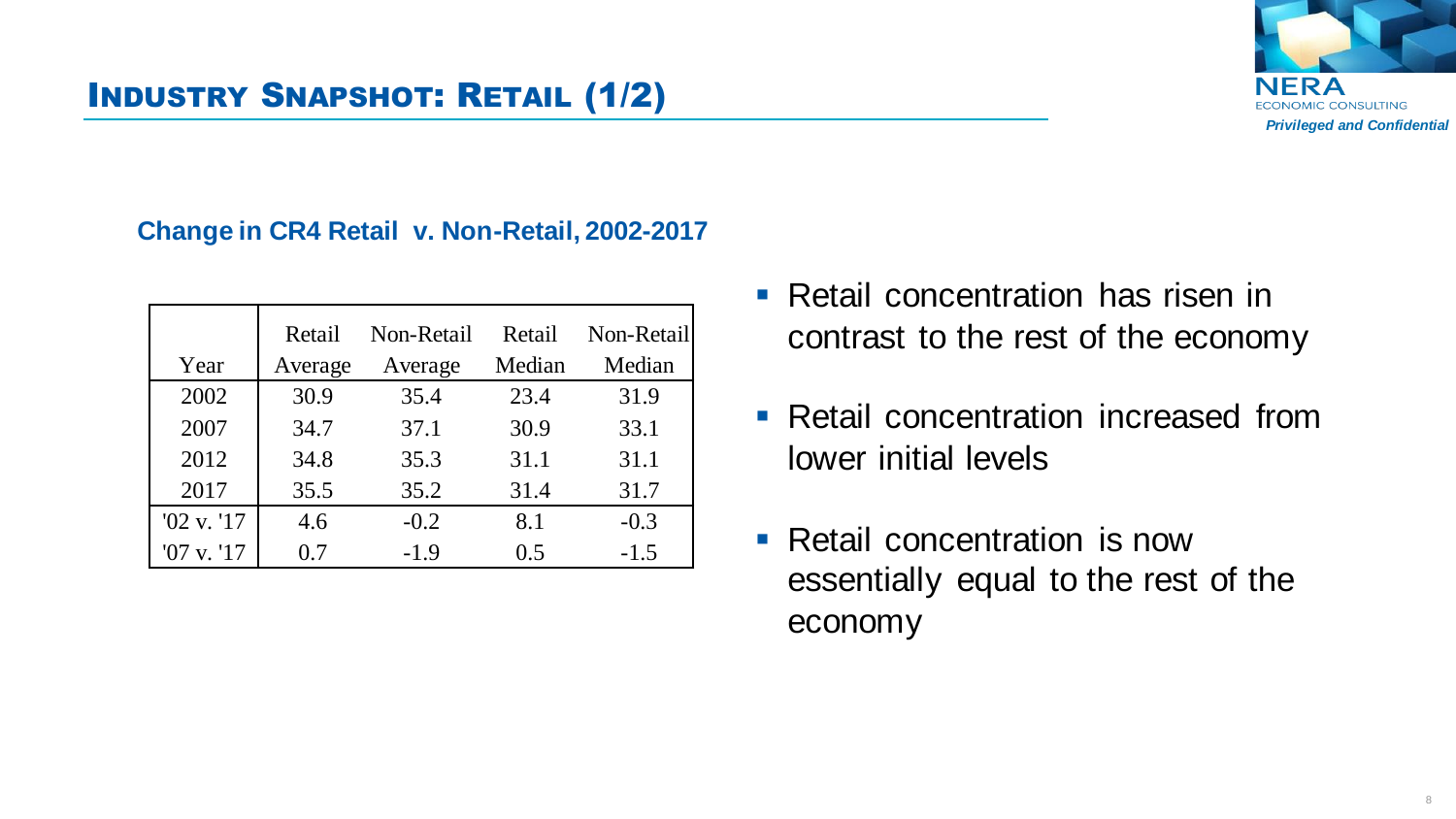

• Retail industries selling specialized products have experienced rising industrial concentration due to market competition from generalized retail stores and e-commerce

| Industry                                       | <b>NAICS</b> | 2002 | 2007 | 2012 | 2017 | $'02$ v. $'17$ |
|------------------------------------------------|--------------|------|------|------|------|----------------|
| Luggage and Leather Goods Stores               | 448320       | 49.8 | 61.1 | 75.0 | 81.5 | 31.7           |
| <b>Sporting Goods Stores</b>                   | 451110       | 18.1 | 29.3 | 32.6 | 42.9 | 24.8           |
| <b>Automotive Parts and Accessories Stores</b> | 441310       | 30.7 | 34.8 | 45.1 | 48.9 | 18.2           |
| <b>Hardware Stores</b>                         | 444130       | 13.4 | 19.5 | 25.9 | 31.4 | 18.0           |
| All Other Home Furnishings Stores              | 442299       | 39.1 | 48.8 | 59.8 | 56.8 | 17.7           |
| <b>Pharmacies and Drug Stores</b>              | 446110       | 52.8 | 63.0 | 69.5 | 69.4 | 16.6           |
| Nursery, Garden Center, and Farm Supply Stores | 444220       | 12.1 | 14.5 | 21.6 | 27.8 | 15.7           |
| <b>Optical Goods Stores</b>                    | 446130       | 44.1 | 50.8 | 57.2 | 58.6 | 14.5           |
| <b>Furniture Stores</b>                        | 442110       | 8.1  | 13.7 | 17.3 | 21.5 | 13.4           |
| Men's Clothing Stores                          | 448110       | 27.6 | 33.0 | 42.4 | 40.7 | 13.1           |
| Gift, Novelty, and Souvenir Stores             | 453220       | 12.3 | 12.4 | 18.8 | 25.1 | 12.8           |
| <b>Floor Covering Stores</b>                   | 442210       | 2.1  | 2.9  | 4.7  | 13.7 | 11.6           |
| Food (Health) Supplement Stores                | 446191       | 31.1 | 38.2 | 45.0 | 42.1 | 11.0           |
| <b>Musical Instrument and Supplies Stores</b>  | 451140       | 30.2 | 39.9 | 41.8 | 40.6 | 10.4           |
| Pet and Pet Supplies Stores                    | 453910       | 55.4 | 62.1 | 69.0 | 65.8 | 10.4           |

#### **Top 10 Increases in Concentration for Retail Industries Selling Specialized Products by Change in CR4, 2002-2017**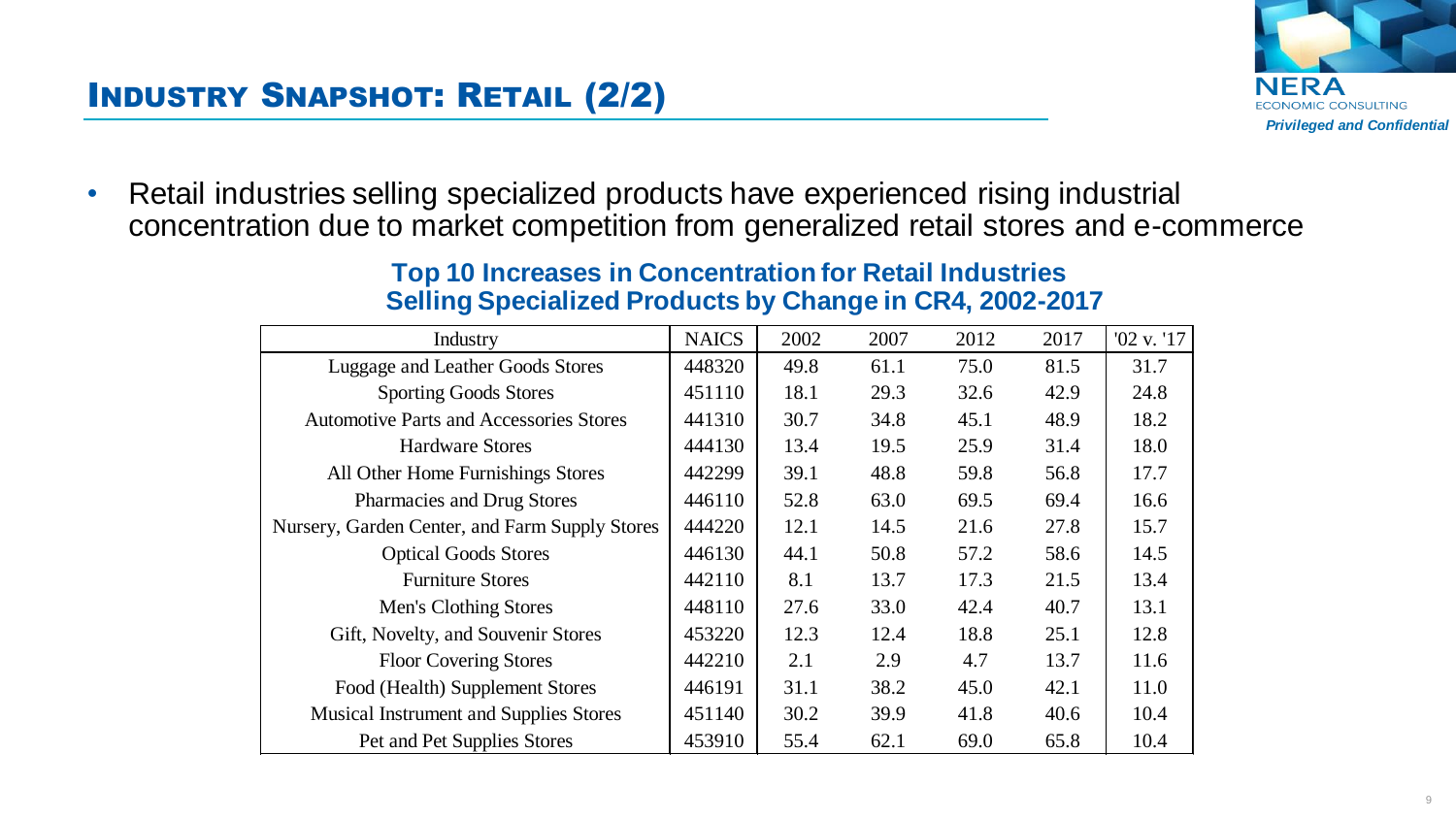

- Large increases in concentration and output correspond to the entry and growth of online ride-hailing platforms
- Increase in industry concentration corresponds to the unraveling of local taxi monopolies
- Ride-hailing platforms have increased competition, economic efficiency, and consumer welfare (see e.g., Cramer and Krueger 2016; Cohen et al. 2016; Brodeur and Nield 2018)

| Industry     | <b>NAICS</b> |                    | 2002  | 2007  |      | 2017   |
|--------------|--------------|--------------------|-------|-------|------|--------|
| Taxi Service | 485310       | CR4                | .76   | .0.6  |      |        |
|              |              | Revenue (Billions) | \$1.6 | 0.1.0 | ت.∠0 | \$10.5 |